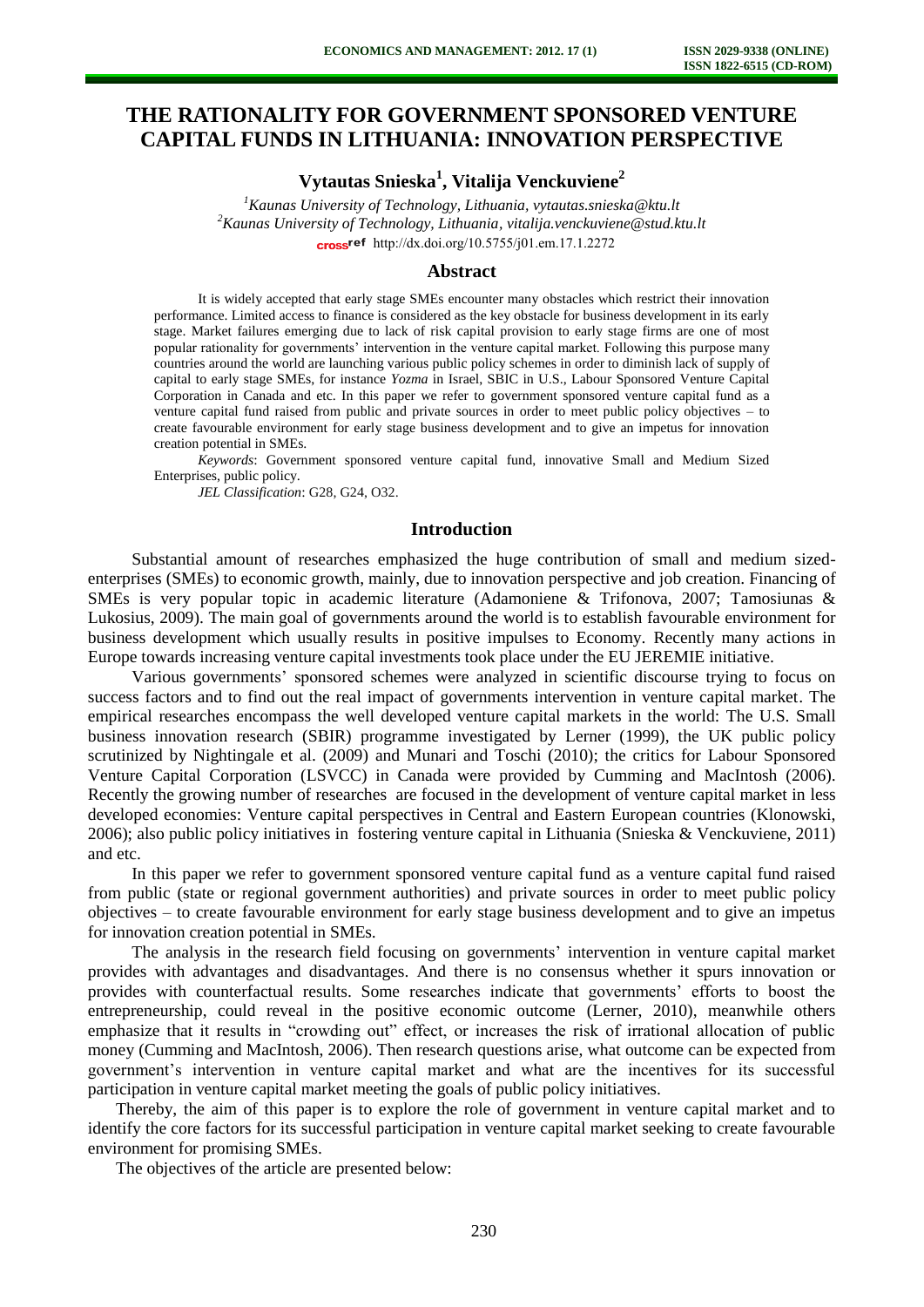- 1) To explore the relation between venture capital and innovation;
- 2) To reveal the role of government in development venture capital market;
- 3) To explore the effect of government sponsored venture capital funds in the economy
- 4) To explore the impact of government sponsored venture capital funds on enhancing innovation in small economy.

Research methods employed in this paper are as follow: literature review, analysis of existing public initiatives for creation government sponsored venture capital funds, EVCA data analysis, and the pilot research in determining the factors of venture capital markets' development in Lithuania as well.

#### **Venture capital for innovation**

Venture capital financing is a popular topic in academic literature and public media as well. According to the U.S. practice, "Venture capital firms are Professional, institutional managers of risk capital that enables and supports the most innovative and promising companies"(NVCA Yearbook, 2010, p. 7). While in Europe, the venture capital definition is not so strictly observed, and involves investments in later stage of business development as well. Usually, the target companies for venture capital investor are new technology based firms (NTBFs).

Various research (Lerner & Kortum, 2000; Lerner, 1999), mostly based on the U.S. example, underline the venture capital financing as important factor for the economic growth and its positive effect on innovation and employment.

The researches in the field of venture capital financing provide evidences, that venture capital financing is related to the higher portfolio companies' professionalization level (Hellmann & Puri, 2002), faster product to market strategy (Hellmann & Puri, 2000), positive increase in internationalisation activities (Fernhaber & McDougall-Covin, 2009; Lockett, Wright, Burrows, Scholes, & Paton, 2008); firms' growth in terms of employment (Engel & Keilbach, 2007); firms innovation strategy (Da Rin and Penas, 2007). According to Da Rin and Penas (2007) "(…) venture capitalists selectively push portfolio companies towards choosing innovation activities which result in the accumulation of absorptive capacity, and towards more permanent in-house R&D efforts".

Yet there are some studies, which provide weak support for venture capital financing and innovation. For instance, Engel and Keilbach (2007) found, that innovation performance did not change significantly, after receipt of VC financing comparing to control group. Caselli et al. (2009) provide evidences that venture capital influences the growth in firms' sales, rather than innovation performance.

It must be noted, that whether venture capital influences the innovation creation mostly depends on what we consider as innovation. Yet most research on venture capital impact on innovation use "patents' counts" as the main measure for innovation (Caselli, Gatti, & Perrini, 2009; Engel & Keilbach, 2007), although other studies uses "total factor of productivity" (Hirukawa & Ueda, 2011). To summarize this section, it can be noted, that quantitative research in assesing venture capital impact on the investees innovation performance is the most popular.

Still patents do not purely represent the multidimensial innovation performance in a company. Thus maybe the qualitative empirical methods (interview or questionnaire) with the chief management team as experts could reveal the broader impact of venture capital on different investees' innovation aspects.

## **Governments intervention in venture capital market**

Enhancing entrepreneurship through creation of favourable environment for business development, by providing direct and indirect (thought the independent financial intermediaries) government's support for innovative young companies is essential topic in the venture capital research scope during the last decade (Brander, Du and Hellmann, 2010; Murray, Cowling and Liu, 2010; Lerner, 2010).

The OECD study depicts three main governments' participation in venture capital market (OECD, 1997): 1) direct participation in terms of provision of capital to venture capital firms, 2) indirect – making financial incentives for venture capital funds and 3) regulations and control.

Recent research by Brander et al. (2010) assess the government participation in venture capital market and they depict three types of government sponsored venture capitalists (GVCs): 1) "full GVCs" – government–owned venture capital funds; 2) "partial GVCs" – government investment in venture capital funds with other private investors (*(for instance US Small Business Investment Company (SBIC) and the UK*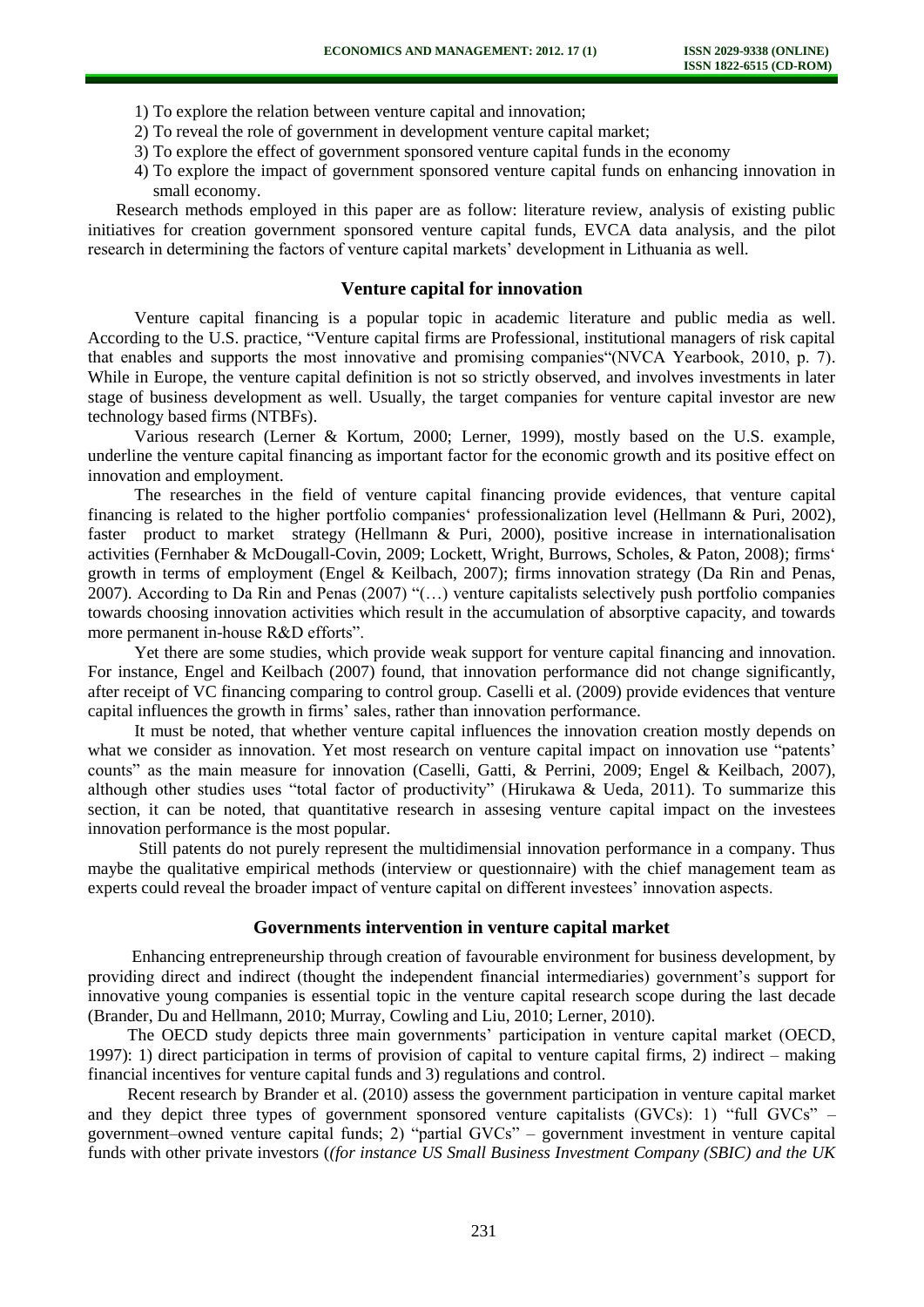*Innovation Investment Fund (IIF)*); 3) "Indirect GVCs" – providing subsidies or tax relief for venture capitalists (*Canada's Labour-Sponsored Venture Capital Programme*).

The analysis of earlier venture capital models revealed that the main actors in venture capital financing process are: 1) passive investors, which invest in venture capital fund under the limited liability partnership agreement, and are named as limited partners (LPs); 2) venture capitalists, who are responsible for management of venture capital fund, and are considered as general partner (GPs); and 3) entrepreneurs (or companies), the target investees for venture capital funds. Such a model is proposed by Zider (1998), where the government represents the first group and is passive investors (among others private and institutional investors).

The model in figure 1 is tailored to the situation when government and private investors' co- invest in venture capital fund and the management of this fund is delegated to professional venture capital management firm. This structure often is name as 'hybrid' due to involvement of public and private sources. According to Murray et al., (2010) "As a special LP, and usually the largest single investor in the fund, the government can choose to use its financial leverage to the direct benefit of other investors in the fund rather than maximising its own financial returns".

However the model in figure 1does not reflects the other aspects of government sponsored venture capital funds: the indirect government's intervention when the tax relief is provided; or the situation when government is the only investor.



**Figure 1.** Generic Model of an 'Equity Enhancement' Program based on UK's Small Business Service proposed Enterprise Capital Funds, 2004 (*Murray et al., 2012*)

Whereas recent research by McCahery and Vermeulen (2010) highlights the importance of government's participation not only like co-investor but also its role in ensuring the trust among participants. According to McCahery and Vermeulen (2010) government should co-invest in venture capital funds alongside with corporate investor, thus twofold aims could be met: 1) to guarantee the trust among participants in the market; and 2) to enhance the emergence of sector-specifics venture capital market (McCahery & Vermeulen, 2010).

It must be noted, that four main interested parties in government sponsored venture capital funds should be discerned. The interaction among the interested parties is the background for effective venture capital markets' performance.

1. Private and institutional investors encompass the first interested party. Their main interest is to invest fruitfully and yield high return on investment (ROI).

2. Risk capital management firms are the second interested party, which aims to find young promising companies, to venture them and successfully organise the exit of investment, which is the core element for future investments partnerships and ensure the trust and endorsement among the institutional partners.

3. Entrepreneurs and innovative young firms comprise the third interested party, which aim to get finance for the developing new ideas, products or to spur the company's growth. Their target is competitive and fruitful innovative company.

4. The fourth interested party is the government (the State) which represents societies' interests – to ensure the friendly environment for business creation and development, which yields benefits for the economy and society as well. The practical examples show that sometimes there is lack of transparency and accountability in various public decisions. For example, there is a negative preconception in the society in terms of organising public procurements for the structural funds allocation and etc. Thus important role of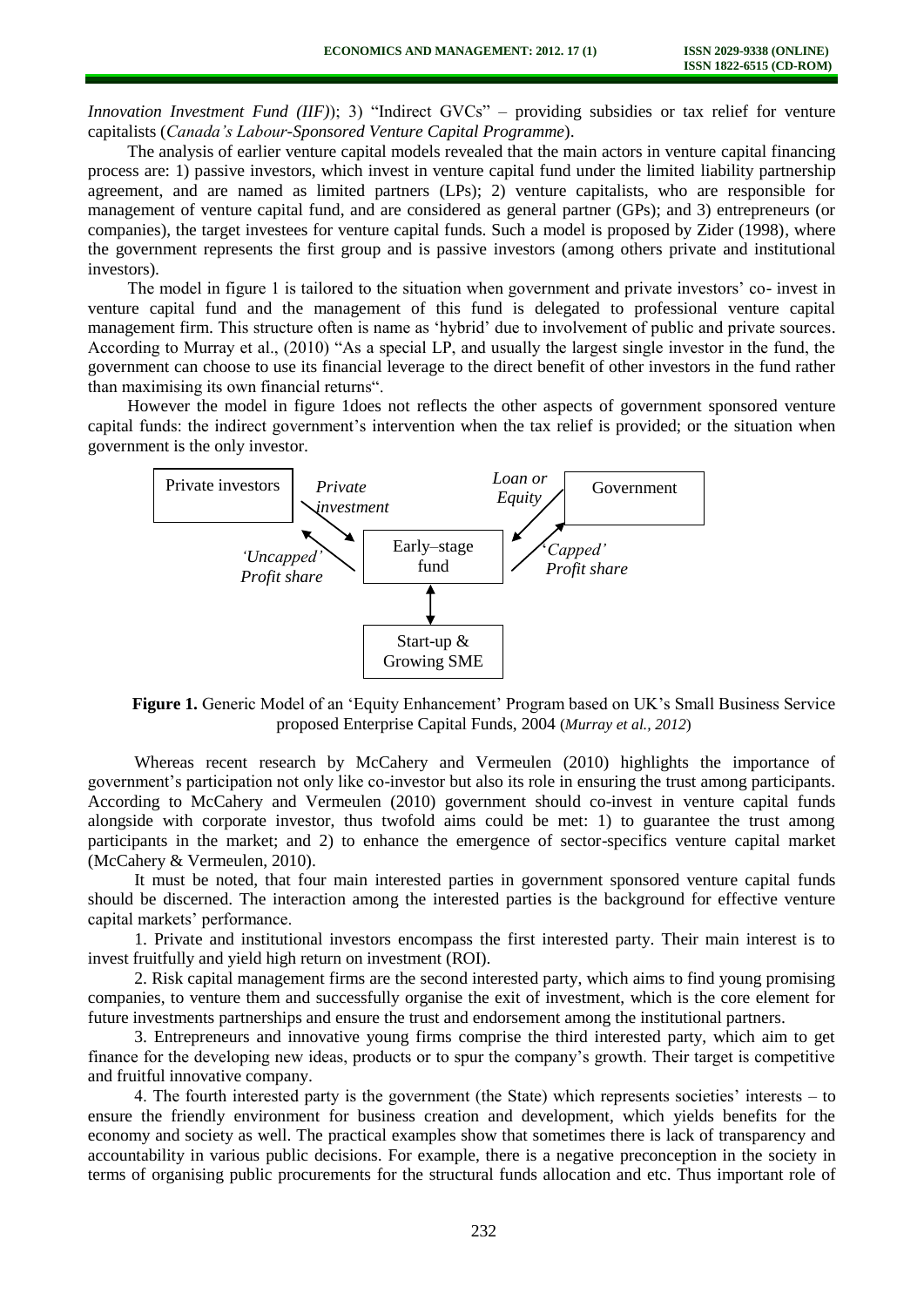government is to ensure that public money is given into reliable 'hands', and will yield benefits for the society.

# **Empirical research review on effect of government sponsored venture capital funds**

Various authors attempt to asses the effect the government sponsored venture capital funds have on Economy. Mostly the academic literature covers the research studies of government sponsored venture capital in developed countries: U.S. SBIC (Small business investment companies) and SBIR (Small business Innovation research) programmes, UK (Enterprise Capital Funds (ECF), - Early Growth Funds (EGF) and etc.), Israel Yozma, Australia, Canada and etc.).

There is no consensus in academic literature, whether government's support for venture capital funds is effective way to foster entrepreneurship and innovation. However, empirical evidences provide advantages and disadvantages for government sponsored venture capital funds (GVC).

*GVC fosters the development of venture capital markets.* Cumming (2007) find a relation to Australian venture capital market development; Del- Palacio et al. (2009) argue that government's intervention is related to Spanish venture capital development.

*GVC tends to invest more in early stage companies with high technology background* (Munari & Toschi, 2010; Murray et al. 2010; Cumming, 2007). For example, Cumming (2007) indicates that " (...) that the IIF program has facilitated investment in start-up, early stage and high tech firms as well as the provision of monitoring and value-added advice to investees".

*GVC is associated with growth of high tech employment.* The analysis of hybrid venture capital funds in UK (Nightingale et al., 2009) find that "The actual number of additional jobs created by all the 782 recipient firms was 1,407 more than would be expected without funding (or 1.8 extra jobs per firm)".

*GVC financing is related to subsequent follow-on financing.* The research by Murray et al. (2010) show that companies financed by governments sponsored venture capital scheme (in a case of Australian Common Wealth Innovation Investment Fund - IIF) are more likely to get a subsequent follow-on financing in the future.

The study of government's impact on venture capital market provides important implication for designing public schemes for venture capital market development (Nightingale et al., 2009):

- In long run perspective the GVC financed companies have perspective to outperform their peers.
- The fund size is important for the effective implementation of GVC scheme, in order to reach the economy of scale, the GVC funds size should be no less than 50 million pounds.

The contra-arguments for government's intervention in venture capital market can be extracted too. For instance, the research by Brander et al. (2008) covers the sample of 3,720 enterprises during the period of 1996-2004. And their results implicate that private venture capital outperforms governments sponsored venture capital financed companies in terms of value creation, competition and innovation. They provide evidences that private venture capital financed companies "are more likely to have successful exits (IPOs or third-party acquisitions) and tend to generate higher value conditional on successful exit" and moreover "The expected commercial value of an enterprise financed by private venture capital (PVC) is significantly higher than for an enterprise financed by government-sponsored venture capital (GVC)" (Brander et al., 2008).

In addition some researches detected that companies financed by government sponsored venture capital have greater propensity for failure and moreover such a governmental scheme did not generate a high margins of return (Murray et al. 2010).

Research of perceived non-financial support of venture capital in biotechnology sector in Finland reveals that public venture capitalists in contrast to private venture capitalists "(...) monitor their VCs more through contractual arrangements and less by being personally in contact with the investee company" (Maunula, 2006). So maybe it is the reason, why the aforementioned problems arose when seeking innovation approach.

Recent research by Brander et al. (2010) provides important findings in terms of different level of government's involvement in venture capital market. The authors differentiated the moderate and extensive government sponsored venture capital (GVC). And they argue that in the value creation perspective, "Enterprises with moderate GVC support outperform enterprises with only PVC support and those with extensive GVC support". And moreover, the same effect emerged in the innovation perspective: "Enterprises with moderate GVC support outperform those with only PVC support and those with extensive GVC support in patent creation" (Brander et al. 2010).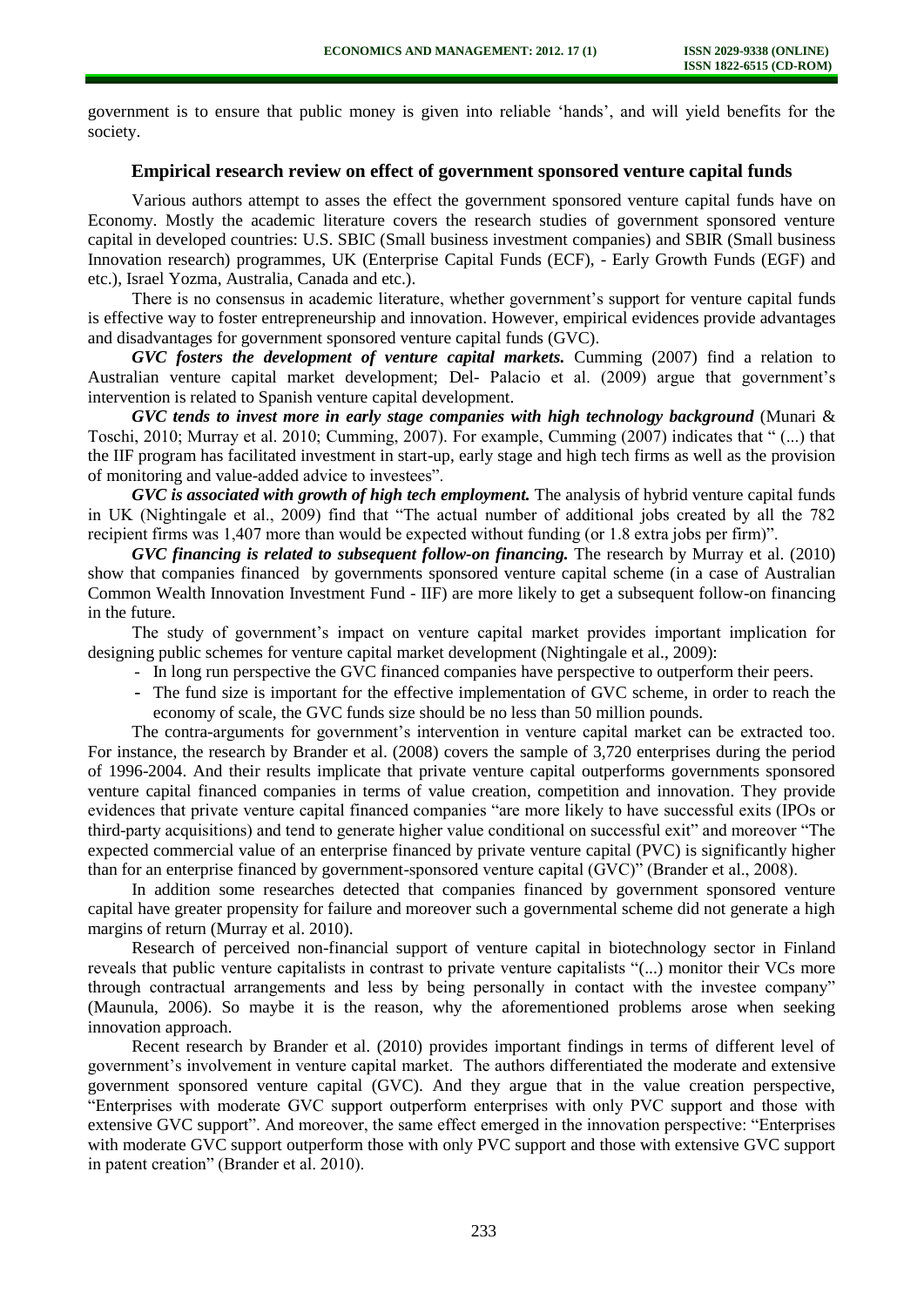OECD (1997) study distinct two main rationales for government's intervention in venture capital: first one, public benefit, which refer to expected outcome in terms of new job creation and creation of new technology and the second one, funding gaps, which refer to lack of money for the business or product development in early stage of lifecycle.

To the aforementioned rationales some additional rationales for government's intervention in venture capital market should be mentioned:

- Providing an alternative financing for SMEs. Financing the smallest firms is encouraged in most economies, as it is the way to more "perfect competition".
- The growth of internationalisation activities could be expected. Few researches (Fernhaber & McDougall-Covin, 2009; Lockett et al., 2008) emphasize the venture capital positive impact on the export growth in financed companies.
- Enhancing private sector investors to invest in early stage financing in such a way to increase the supply of money.

# **The impact of Government sponsored venture capital funds on enhancing innovation in Lithuania**

Based on previous researches results the main rationale for GVC is to choose an indirect way to boost entrepreneurship by creating favourable incentives for investors. Gilson (2003) argue that passive government's role is effective way in allocating public money (Gilson, 2003). Active stock market is emphasized as important factor for venture capital market development, but in addition the changes in corporate thinking and attitude towards entrepreneurial culture are needed (Becker & Hellmann, 2002).

Considering the small economy like Baltic countries, where the venture capital market is just in the emerging stage, the government's role is extremely important. Figure 2 below depicts the ratio of private equity investment value to GDP in three Baltic States (Lithuania - LT, Latvia – LV, Estonia - EE). In respect of this ratio, Baltic States lag behind the CEE region (0.119 percent of GDP, in 2010) and the whole Europe (0.314 percent of GDP, in 2010) (EVCA: Central and Eastern Europe Statistics 2010).



**Figure 2**. Private equity investment as a percentage of GDP (*Data source:* Central and Eastern Europe Statistics (2008, 2009, 2011)

In year 2009 under JEREMIE initiative two government venture capital funds and one business angel co-investment fund were launched in Lithuania. The money supply for early stage SMEs increased markedly. In order to assess the factors for venture capital market development in Lithuania, the questionnaire was prepared and the pilot research undertaken. The target respondents (experts) – the manager of aforementioned funds created under JEREMIE initiative in Lithuania. Three venture capitalists were inquired.

The inquiry revealed that the Government's policy towards investors is the main factor for the venture capital market development. One expert pointed out that the country's size is very important when considering government's intervention, because the bigger the country the more capital it can attract.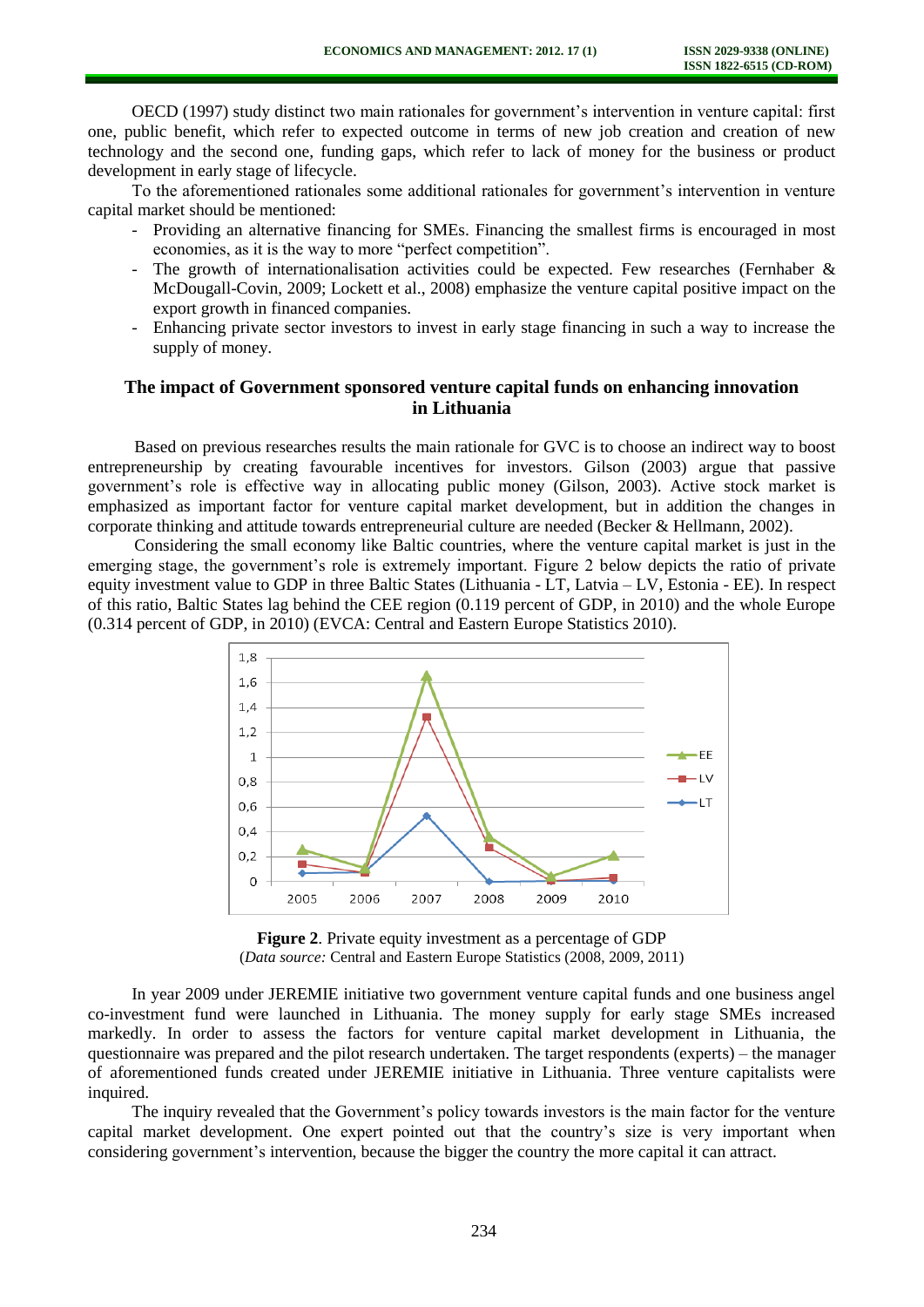The all three respondents did not agree with the statement that government might have negative aspect in venture capital market in terms of crowding out other private investors. Thus venture capitalists support the government initiatives toward the creation of government sponsored venture capital funds in Lithuania.

Finally, government and Structural funds play significant role in flourishing environment for the SMEs, through investing in venture capital funds in Lithuania.

#### **Conclusions**

The main rationale for the governments intervention in venture capital market is the widely considered "equity gap or "funding gap", which is very evident in the early stage of business development. It is believed that venture capital investment is related to innovation and economic growth, while the strong relation among them is not justified (see section 1).

Considering the social aspect of government's support the question arises why should government intervene in the venture capital market, where primary purpose of venture capitalists is to yield high rate of return on investment, and their active involvement in portfolio companies management and monitoring is the way they seek the primary target. Thus we argue that government's intervention in venture capital market is rationale only under some conditions:

- The target companies are subject to SMEs definition, and they really have potency to grow and innovate;
- There is huge equity gap in the region, where banks are reluctant to finance early stage SMEs;
- Financial intermediaries have enough capabilities to realise investments.
- A transparent and accountable management system is implemented in order to guarantee the effective allocation of public money.

Thus the important role of government is essential in the beginning stage when designing the incentives for venture capital market development schemes and the accountability and the transparency will ensure the societies' positive attitude towards the public policies' decisions.

The inquiry of three venture capitalists in Lithuania implicates, that governments role is important in providing incentives for venture capital markets development.

# **References**

- 1. Adamoniene, R., & Trifonova, J. (2007). The State Support for small and Medium Sized Companies: General and Practical Aspects of Lithuania. Inzinerine Ekonomika-Engineering Economics(1), 16-21.
- 2. Becker, R., & Hellmann, T. (2002, Nov 22-23). The genesis of venture capital: Lessons from the German experience. Paper presented at the Workshop on Venture Capital, Entrepreneurship and Public Policy, Munich, GERMANY.
- 3. Brander, J.A., Du, Q., and Hellmann Th. (2010). Governments as Venture Capitalists: Striking the Right Balance In Globalization of Alternative Investments, Working Papers Volume 3: The Global Economic Impact of Private Equity Report 2010, World Economic Forum, pp 25-52. Available at WEF: https://members.weforum.org/pdf/FinancialInstitutions/PrivateEquity\_VolIII\_WorkingPapers.pdf.
- 4. Brander, J.A., Egan, E. J. and Hellmann, Th. F. (2008). GOVERNMENT SPONSORED VERSUS PRIVATE VENTURE CAPITAL: CANADIAN EVIDENCE. Working Paper 14029. Available at NBER: http://www.nber.org/papers/w14029.
- 5. Caselli, S., Gatti, S., & Perrini, F. (2009). Are Venture Capitalists a Catalyst for Innovation ? European Financial Management, 15(1), 92-111. doi: 10.1111/j.1468-036X.2008.00445.x
- 6. Central and Eastern Europe Statistics (2008). Retrieved from http://www.cvca.cz/files/CEE\_Stats\_2008.pdf.
- 7. Central and Eastern Europe Statistics (2009). Retrieved from http://www.psik.org.pl/new/docs/EVCA\_CEE\_Statistics\_2009\_July\_2010.pdf.
- 8. Central and Eastern Europe Statistics (2011). Retrieved from http://www.evca.eu/uploadedfiles/PBCEE10.pdf;
- 9. Cumming, D. J., & MacIntosh, J. G. (2006). Crowding out private equity: Canadian evidence. *Journal of Business Venturing, 21*(5), 569-609.
- 10. Cumming, D., & Johan, S. (2009). Pre-seed government venture capital funds. Journal of International Entrepreneurship, 7(1), 26-56.
- 11. Da Rin, M., & Penas, M. F. (2007). THE EFFECT OF VENTURE CAPITAL ON INNOVATION STRATEGIES. Working Paper 13636. Available at NBER: [http://www.nber.org/papers/w13636.pdf.](http://www.nber.org/papers/w13636.pdf)